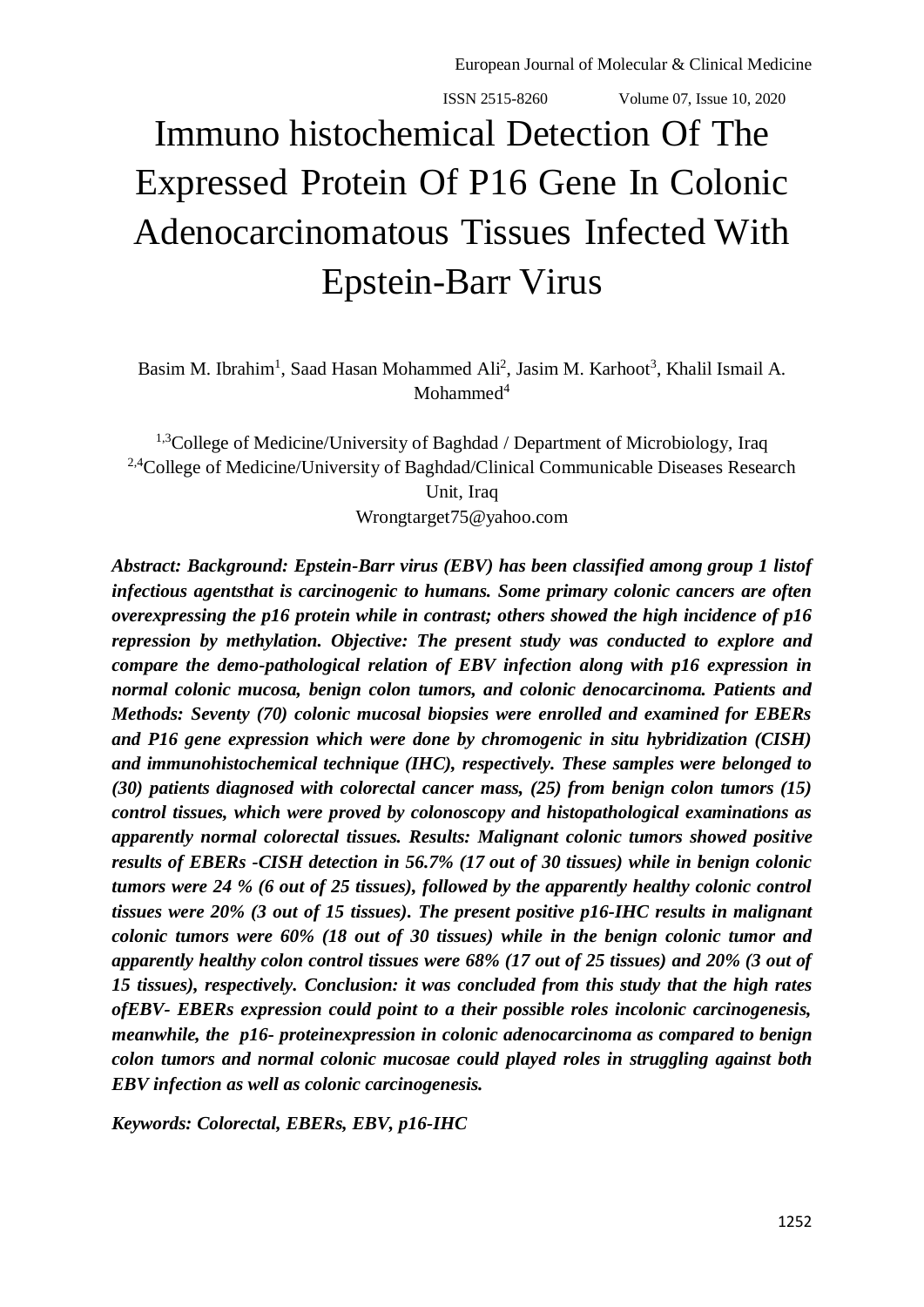## **1. INTRODUCTION**

Colonic cancer is high prevalence and mortality rates and has ranked as one of the most important problems in cancer all over the world In this respect, colorectal cancers in females as well as males and stand for the most 3rd frequent cancer that leads to deaths all over the world [1, 2].

Accumulating evidences have showed that Epstein-Barr virus (EBV) is tightly correlated to nasopharyngeal carcinoma. Additional scattered reports also showed that this virus is linked to other epithelial carcinomas of other primary sites including breast, lung, gastric and colorectal cancers .In addition, it has been reported that the involvement of EBV with some of these orders has relation with the origin [3]. Epstein-Barr virus (EBV), is belongs a type of family called (herpes), in its formation, it has double-stranded DNA genome, which consists of many viral oncogenes, such as antigens [EBNAs], latent membrane proteins [LMP], and EBV-encoded nuclear. The portal of entry of EBV is considered the oropharyngeal epithelium [4].

The interactions of EBV, usually occurs via CD21 receptor with gp350, the entrance of EBV usually happened via HLA class II on B-lymphocytes, which allow into B-lymphocytes. A part from B-lymphocytes, EBV that may targets other human epithelial as well as other hematopoietic cells (like, natural killer cells , granulocytes, and T cells), that may be occurs in a mechanism diverse from the classic CD21 of B cells [5].

Epstein-Barr virus exists in either latent or lytic replication forms. In the lytic duplication of EBV, the viral genome is dramatically amplified inside the nuclei, a process that arresting cell cycle progression and significantly affecting the processes inside the cells [6, 7].

The development of EBV-associated gastric carcinomas has showed major differences from EBV-associated nasopharyngeal carcinoma in terms of viral gene and cell expression [8]. The early stage (5-year survival), the tumors will get to 90%, and a lot of CRC cases in their difficult stages are now noticed with certain markers and symptoms of the disease [9]. In colorectal cancers, the prognostic biomarker studies have clearly focused on the association clinical tests and the formulation of protein in the primary tumors, and the most beneficial is biomarkers of the tissue, blood, and the stool rather than the detection of CRC [10-12].

The aberrant promoter methylation of *p16* as well as *p14*, *p15* genes have allied with incidence, prognosis, and progressing of a lot of cancers, including CRC [13-15]. The strong p16 term was reported in a lot of neoplasias where the alteration of p16 in issues of cancerous was studied through immunohistochemistry [16, 17].

In view of the aforementioned introduction, this research was performed to explore the impact of EBV infection in association with p16 protein expression with some clinicpathological characteristics of a collection of patients in Iraq that diagnosed with diverse types of colonic cancer.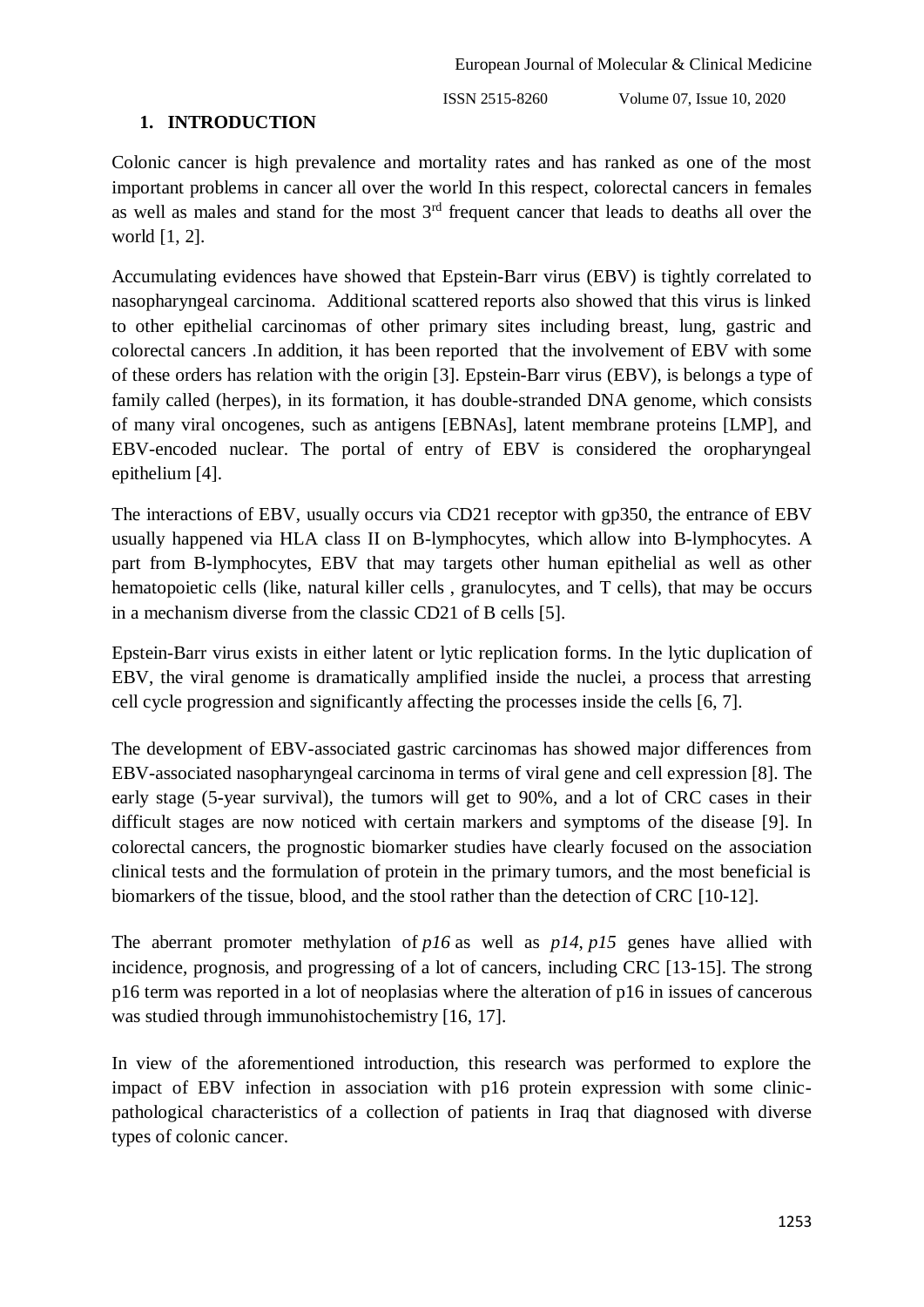## **2. METHODOLOGY**

The retrospective study was designed to recruit 70 selected formalin fixed, paraffin embedded blocks in tissue that diagnosed via accompanied records. Sections of 4 mm-thick tissue were prepared and mounted in paraffin embedded, while the other sections of tissue were fixed on positively-charged slides, the slide was used for p16 antigen using (HRP/DAB immuno enzymatic antigen detection system kit which was purchased from (Abcam, UK) for performing the immunohistochemistry technique. One more slide was used for the detection of EBV-EBERs by CISH kit (Zyto Vision GmbH. Fischkai, Bremerhaven. Germany) was performed using digoxigenin-labeled oligo-nucleotides probes that target the Epstein-Bar Virus- EBER RNA.

The statistical analysis was completed using SPSS/Version–23, while the P-value was counted as significant when it is less than 0.05.

## **3. RESULTS**

## **3.1 Age of the patients with colonic tumors**

No noteworthy difference when P larger than 0.05 involving the average age of patients with colonic carcinomas which was  $(65.6\pm6.3 \text{ years})$  and benign colonic tumors patients  $(61.8\pm14.6 \text{ years})$  as shown in table 1.

| <b>Groups</b>   | N  | <b>Mean</b> | Std.       | Std.         | Mini | Maxi. | of<br>Comparison |           |
|-----------------|----|-------------|------------|--------------|------|-------|------------------|-----------|
|                 |    |             | <b>Dev</b> | <b>Error</b> |      |       | significant      |           |
|                 |    |             | $\bullet$  |              |      |       | <b>P-value</b>   | Sig.      |
| Colonic cancers | 30 | 65.6        | 6.3        | 1.32         | 57   | 89    | 0.187            | <b>NS</b> |
| Benign tumors   | 25 | 58.9        | 11.5       | 2.63         | 55   | 83    |                  |           |
| Control         | 15 | 72.40       | 4.9        | 1.66         | 62   | 78    |                  |           |
| Total           | 70 |             |            |              |      |       |                  |           |

Table 1: Age mean of patients with colonic tumors and their healthy control group

#### **3.2 Histopathological grade description of colonic cancers:**

On distributing patients with colonic cancers group according to their grading (table 2), the present results show that well differentiated colonic cancers (grade I) comprise 30.0 %, while it is reasonable (grade II) and weakly (grade III). The distinguished colonic cancers comprise 43.30 %, and 26.70 % respectively.

The statistical calculation revealed no major differences among the grades of colonic cancers  $(P > 0.05)$ .

| <b>Grades</b>       | No. | $\frac{6}{9}$ | <b>Comparison of significant</b> |      |  |
|---------------------|-----|---------------|----------------------------------|------|--|
|                     |     |               | <b>P-value</b>                   | Sig. |  |
| Well differentiated |     | 30            | 0.283                            | NS   |  |

Table 2: Colonic cancers according to their grades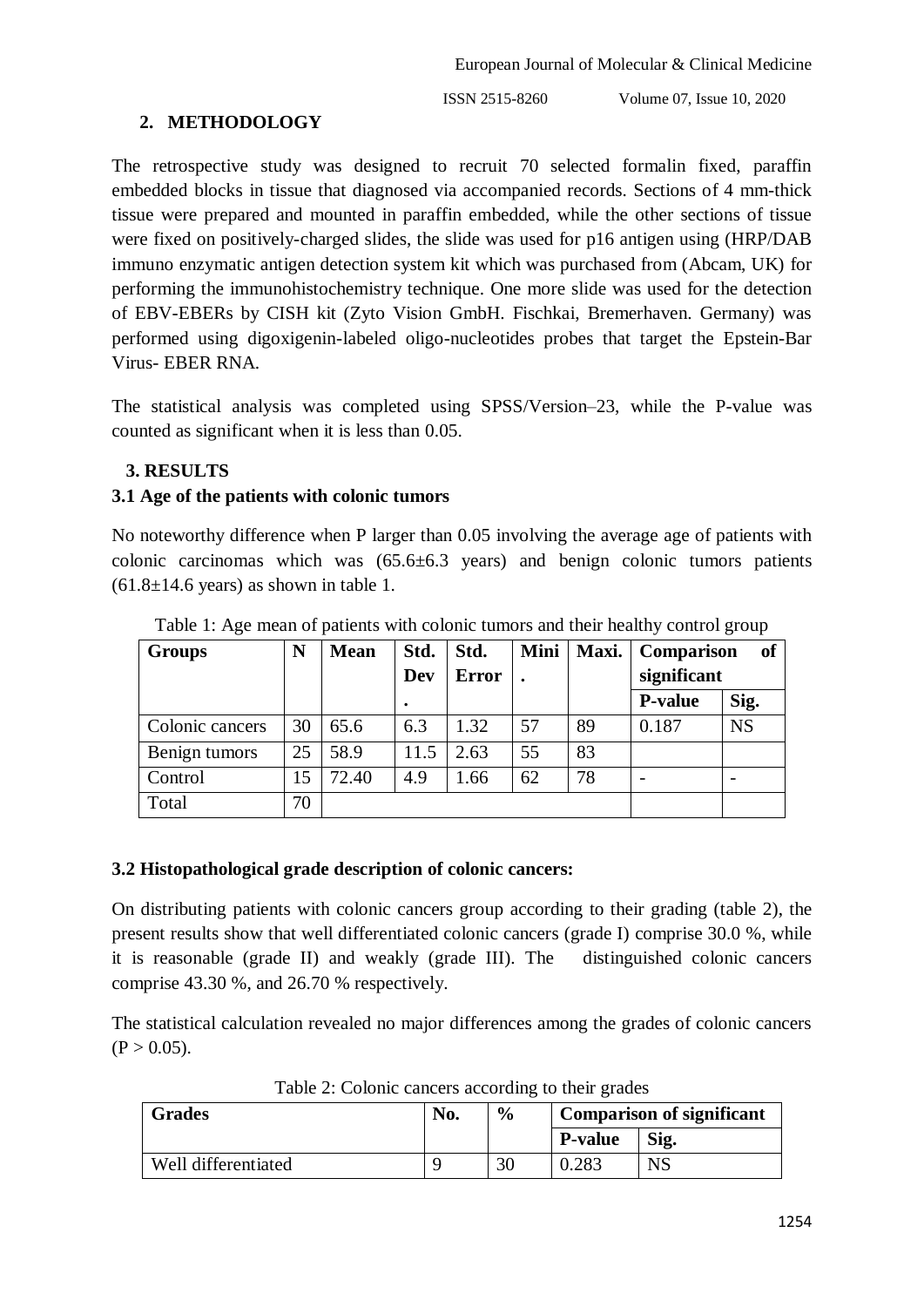|                           |    | ISSN 2515-8260 | Volume 07, Issue 10, 2020 |
|---------------------------|----|----------------|---------------------------|
| Moderately differentiated |    | 43.3           | (P > 0.05)                |
| Poorly differentiated     |    | 26.7           |                           |
| Total                     | 30 | 100            |                           |

#### **3.3 Epstein Barr Virus (EBERs) - Associated Colonic cancers:**

Seventeen out of 30 tissues with colonic cancers showed positive chromogenic in situ hybridization reactions (constituting 56.7%), figure 1 and table 3. The benign colonic tumors that show positive were 24%, while, EBERs- CISH detection in the colonic control tissues group constituted 20% (3 out 15) control tissues group. each of these groups are statistically very highly significant (P<0.0001).



Figure 1: Chromogenic In of EBERS detection: A: Colonic cancer tissue with negative EBERS-CISH reaction (20X). B: Colonic cancer tissue with positive EBERS-CISH reaction (20X).

|  |  | Table 3: Results of in situ hybridization for detecting EBERS in colonic tumors tissues |  |  |  |  |
|--|--|-----------------------------------------------------------------------------------------|--|--|--|--|
|  |  |                                                                                         |  |  |  |  |

|                                |      |          | <b>EBERS-EBV</b> | Total | Comparison  | of       |
|--------------------------------|------|----------|------------------|-------|-------------|----------|
| Studied groups                 |      |          |                  |       | significant |          |
|                                |      | Positive | Negative         |       | P-value     | Sig.     |
| Colonic<br>Cancers             | N    | 17       | 13               | 30    |             |          |
|                                | $\%$ | 56.7     | 43.3             | 100   |             |          |
| Benign Colonic Tumors          | N    | 6        | 19               | 25    |             | Highly   |
|                                | $\%$ | 24       | 76               | 100   | 0.001       | Sig.     |
| <b>Healthy Control Tissues</b> | N    | 3        | 12               | 15    |             | (P<0.01) |
|                                | %    | 20       | 80               | 100   |             |          |

# **3.4 The grading of colonic cancers according to the CISH EBERS- results**

61.5% of tissue with colonic cancers was moderate, followed by 55.6% tissues that indicate a differentiated grade, and 50% tissues with poor differentiated grade. The p-value shows important differences, Table 4.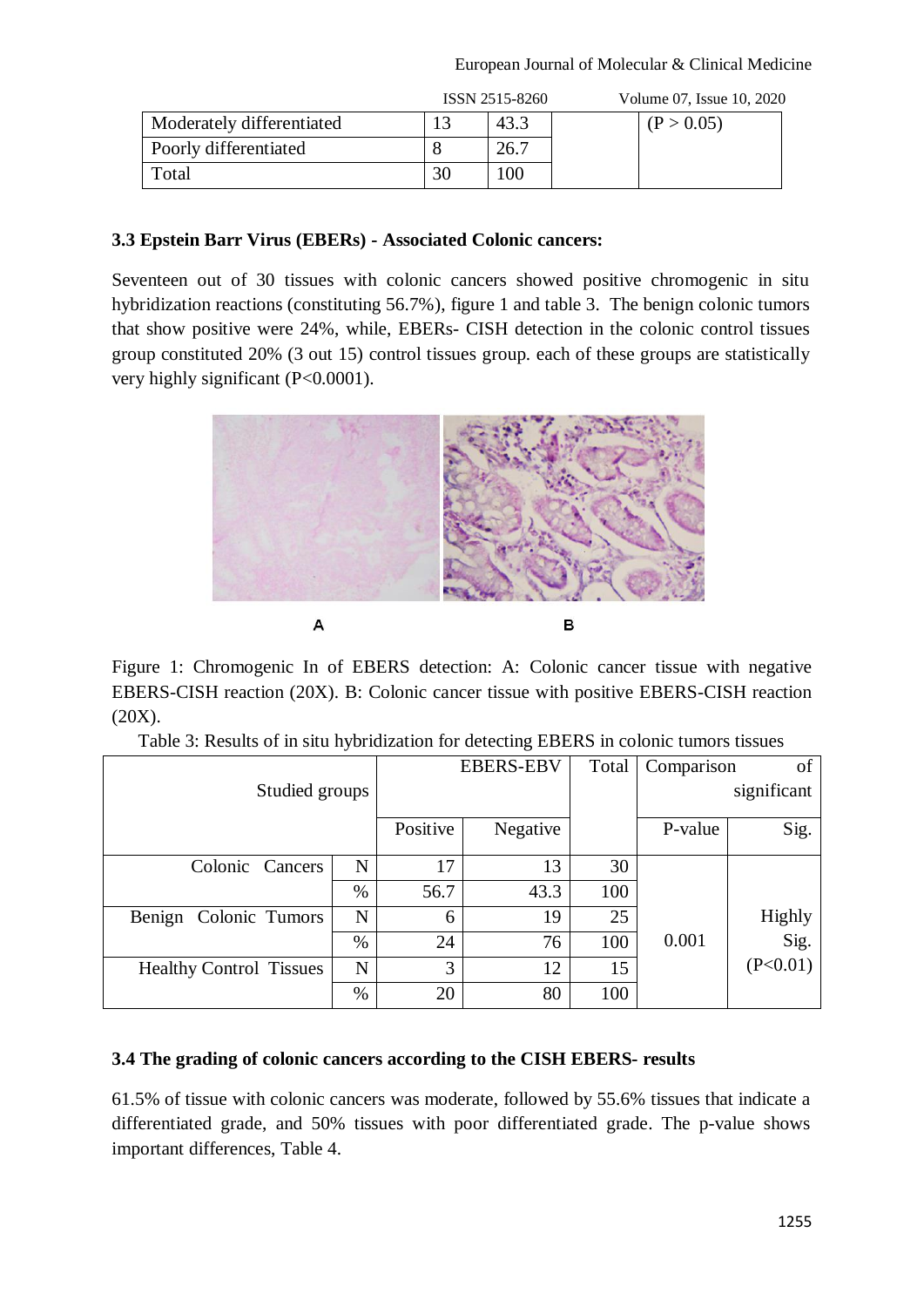ISSN 2515-8260 Volume 07, Issue 10, 2020

| <b>Colonic Carcinoma Grades</b> |      | <b>EBERS-</b><br><b>Reactions</b> | <b>CISH</b>     | <b>Total</b> | <b>of</b><br><b>Comparison</b><br>significant |          |
|---------------------------------|------|-----------------------------------|-----------------|--------------|-----------------------------------------------|----------|
|                                 |      | <b>Positive</b>                   | <b>Negative</b> |              | <b>P-value</b>                                | Sig.     |
| <b>Well Differentiated</b>      | N    | 5                                 | $\overline{4}$  | 9            |                                               |          |
|                                 | $\%$ | 55.6                              | 44.4            | 100          |                                               |          |
| Moderately                      | N    | 8                                 | 5               | 13           |                                               | Sig.     |
| Differentiated                  | $\%$ | 61.5                              | 38.5            | 100          | 0.02                                          | (P>0.05) |
| Poorly Differentiated           | N    | $\overline{4}$                    | $\overline{4}$  | 8            |                                               |          |
|                                 | %    | 50                                | 50              | 100          |                                               |          |
| Total                           | N    | 17                                | 13              | 30           |                                               |          |
|                                 | $\%$ | 56.7                              | 43.3            | 100          |                                               |          |

Table 4: Results of CISH for EBERS detection along with colonic carcinoma grading

#### **3.5 Results of P16- IHC Signal Scoring:**

Table 5 and figure 2 shows positive signals, of P16-IHC (60 %) from malignant group showed positive signals, included 40% score I (weak), and 13.3 % for score II, while for score III was 6.7 %. 68% for benign group that indicates positive signals including 48% for score I, 12% for score II and 8% for score III. The healthy control group revealed 20% with positive signals including 13.3% score I, 6.7% score II. Statistically, it indicates a high significant difference (p>0.001).

| <b>P16</b>     |              | <b>Healthy</b>   | Colonic       | <b>Benign</b>  | Colonic       | <b>Colonic</b>              |                  |              |
|----------------|--------------|------------------|---------------|----------------|---------------|-----------------------------|------------------|--------------|
| <b>Protein</b> |              | Tissues $(n=15)$ |               | <b>Tumor</b>   |               |                             | Cancers $(n=30)$ | $\mathbf{P}$ |
| expression     |              | N                | $\frac{6}{6}$ | N              | $\frac{6}{9}$ | N                           | $\frac{6}{6}$    |              |
| Negative       |              | 12/15            | 80.0          | 8/25           | 32            | 12/30                       | 40               | P<0.004      |
| Positive       |              | 3                | 20            | 17/25          | 68            | 18/30                       | 60               | significant  |
|                |              | 2                | 13.3          | 12             | 48            | 12                          | 40               |              |
| <b>SCORE</b>   | $\mathbf{I}$ |                  | 6.7           | 8              | 12            | $\overline{4}$              | 13.3             |              |
|                | Ш            | $\Omega$         | 0.0           | $\overline{2}$ | 8             | $\mathcal{D}_{\mathcal{L}}$ | 6.7              |              |
| Mean Rank      |              | 92.5             |               | 89.7           |               | 95.3                        |                  |              |

Table 5: Immunohistochemistry of P16 protein in accordance with the scoring of IHC-signal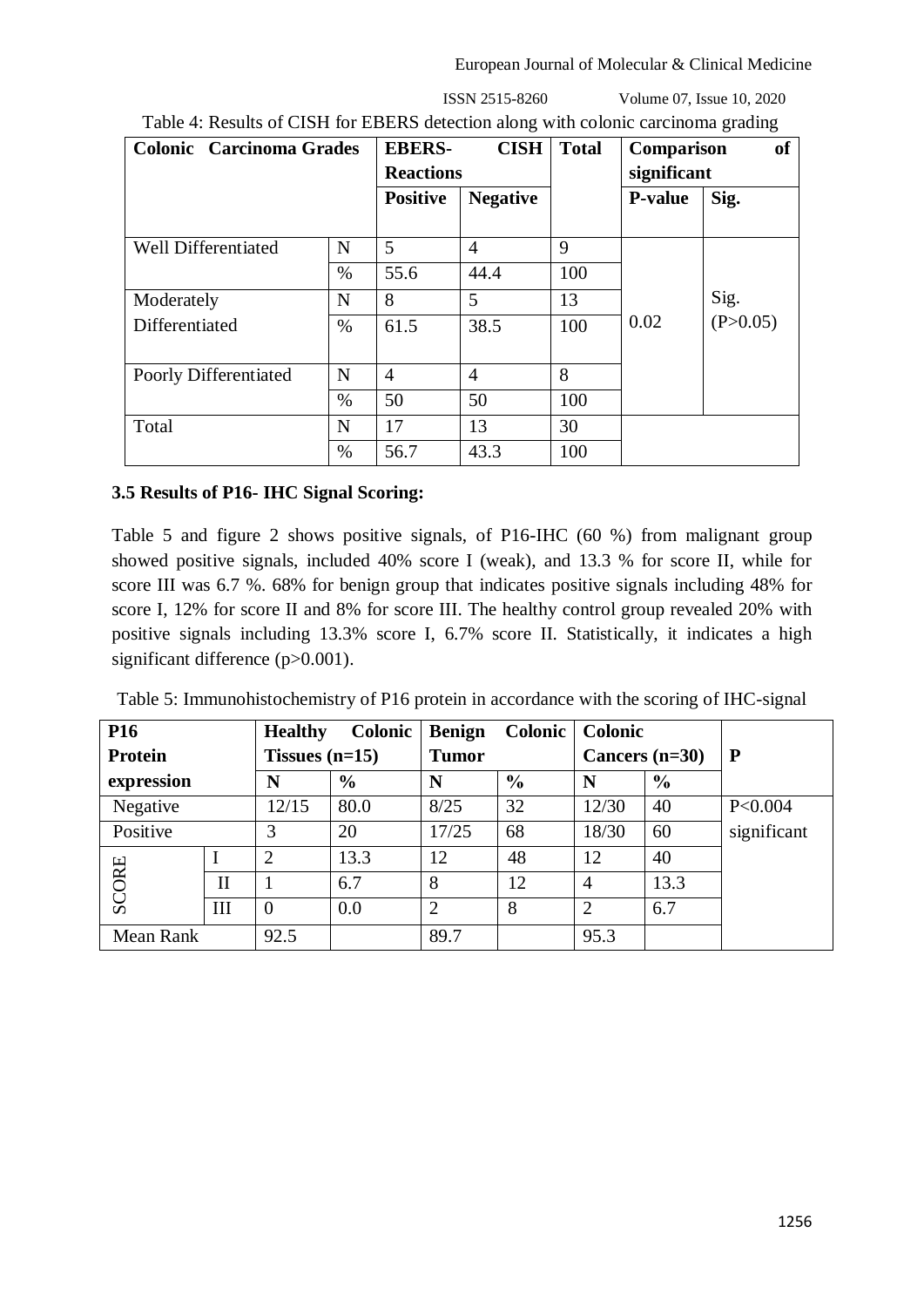

Figure 2: Chromogenic for EBERS, A: Colonic cancer tissue with negative EBERS-CISH reaction (20X), B: Colonic cancer tissue with positive EBERS-CISH reaction (20X).

#### **VI. TheP16-IHC expression along with the histopathological**

Table 6 shows the relation of p16-IHC expression to the colonic cancer. The differentiated grade was 66.7% while the moderate was 69.7% and the poor was 37.5%.

| <b>Colonic Cancer Grade</b> |                | <b>IHC Expression of P16 Protein</b> |                 | <b>Total</b> |
|-----------------------------|----------------|--------------------------------------|-----------------|--------------|
|                             |                | <b>Positive</b>                      | <b>Negative</b> |              |
| Well                        | Count          | 6                                    | 3               | 9            |
|                             | % within grade | 66.7%                                | 33.3%           | 100.0%       |
|                             | % within P16   | 31.2%                                | 28.6%           | 29.6%        |
| Moderate                    | Count          | 9                                    | 4               | 13           |
|                             | % within grade | 69.2%                                | 30.8%           | 100.0%       |
|                             | % within P16   | 50%                                  | 35.7%           | 44.4%        |
| Poor                        | Count          | 3                                    | 5               | 8            |
|                             | within<br>%    | 37.5%                                | 62.5%           | 100.0%       |
|                             | Grade          |                                      |                 |              |
|                             | % within P16   | 18.8%                                | 35.7%           | 25.9%        |
| Total                       | Count          | 18                                   | 12              | 30           |
|                             | % within grade | 60%                                  | 40%             | 100.0%       |
|                             | % within P16   | 100.0%                               | 100.0%          | 100.0%       |

Table 6: P16-IHC reactions according to the differentiation of colonic cancers

# **3.7 Co-existed expression of EBERS-CISH and P16 –IHC in tissues with colonic tumors**

The positive P16-IHC appearance that related with positive EBERS-CISH reaction constituted 64.7%, while the negative reaction of EBERS by CISH technique, the positive P16 expression was 35.3%, and for benign colonic tumors was 56.2%, while it was 43.8% in colonic cancers tissues that showed EBERS-negative reaction, Table 7.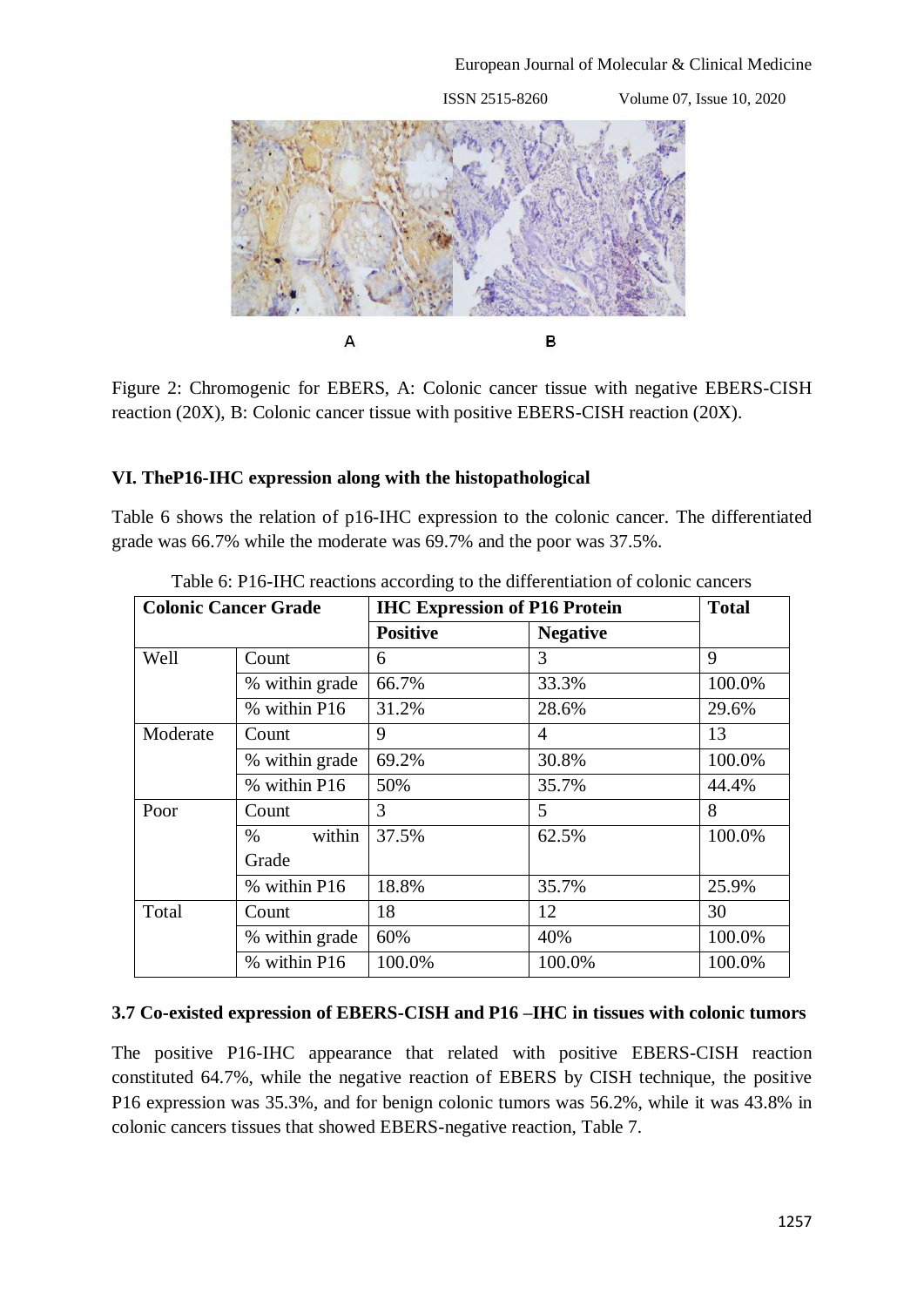| <b>Studied groups</b> |                 |          | <b>EBERS-</b> | <b>CISH</b>      |                 |                |
|-----------------------|-----------------|----------|---------------|------------------|-----------------|----------------|
|                       |                 |          |               | <b>Reactions</b> |                 |                |
|                       |                 |          |               | <b>Positive</b>  | <b>Negative</b> |                |
|                       |                 |          |               |                  |                 |                |
|                       |                 | Positive | $\mathbf N$   | 11               | 6               | 17             |
|                       |                 |          | $\%$          | 64.7             | 35.3            | 100            |
| Colonic               | P <sub>16</sub> | Negative | $\mathbf N$   | 6                | $\overline{7}$  | 13             |
| Cancers               | <b>IHC</b>      |          | $\%$          | 46.2             | 53.8            | 100            |
|                       | Reactions       | Total    | $\mathbf N$   | 17               | 13              | 30             |
|                       |                 |          | $\%$          | 56.7             | 43.3            | 100            |
|                       |                 | Positive | $\mathbf N$   | 9                | $\overline{7}$  | 16             |
| Benign                |                 |          | $\%$          | 56.2             | 43.8            | 100            |
| Colonic               | P <sub>16</sub> | Negative | N             | 7                | $\overline{7}$  | 14             |
| Tumors                | <b>IHC</b>      |          | $\%$          | 50               | 50              | 100            |
|                       | Reactions       | Total    | $\mathbf N$   | 11               | 14              | 25             |
|                       |                 |          | $\%$          | 44               | 56              | 100            |
|                       |                 | Positive | $\mathbf N$   | $\overline{0}$   | $\overline{0}$  | $\overline{0}$ |
|                       | P16             |          | $\%$          | $\overline{0}$   | $\overline{0}$  | $\overline{0}$ |
| Healthy               | <b>IHC</b>      | Negative | N             | $\overline{0}$   | 15              | 15             |
| Control               | Reactions       |          | $\%$          | $\overline{0}$   | 100             | 100            |
| <b>Tissues</b>        |                 | Total    | $\mathbf N$   | $\overline{0}$   | 15              | 15             |
|                       |                 |          | $\%$          | $\overline{0}$   | 100             | 100            |

 ISSN 2515-8260 Volume 07, Issue 10, 2020 Table 7: Co-existence of EBERS- and P16 – expressions in tissues with colonic tumors

# **4. DISCUSION**

Colorectal cancers are among the most aggressive malignancies that occur at a high incidence in most countries .It was reported that Epstein-Barr virus (EBV) play an oncogenic role in the epithelial cancers, as that happens in colorectal cancers, where several reports concluded a causative link between EBV and colorectal carcinogenesis. EBV cans also being involved in cases such as hyperplasia as well as dysplasia [18]. In addition, previous studies have also explored the contribution of EBV in epigenetic modification in latently infected B lymphocytes, as well as epigenetic regulation of host cell gene expression, where EBV in epithelial cells establishes a typical type II latency program [19].

A Syrian and Iranian studies revealed EBV in 36% and 38% of the cases, respectively [20, 21]. In addition, and by using PCR and IHC assays, global, studies have documented a prevalence of 20%–50% for EBV in colorectal cancers [22-24].

In the current study, seventeen out of thirty (56.7%) colonic cancerous tissues showed positive chromogenic in situ hybridization reactions for EBERs. While benign colonic tumor tissues revealed 24% positive signals for EBERs- CISH detection and 20% in the colonic control tissues group (Table 3 and Figure 1).These findings suggest that EBV may associate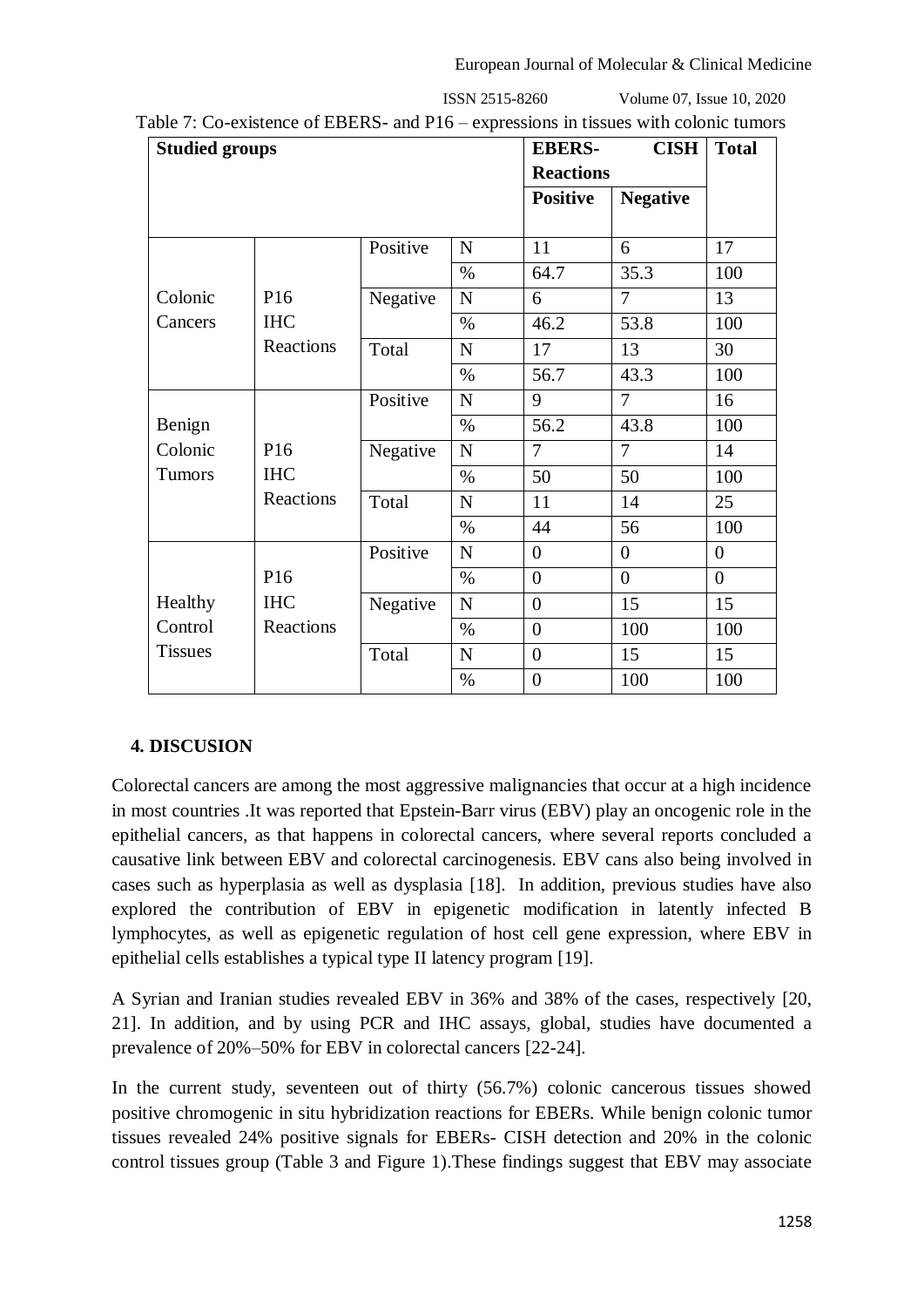ISSN 2515-8260 Volume 07, Issue 10, 2020 to the oncogenesis of the examined group of colorectal cancers. Al Moustafa et al., [25] were found in Middle East and North African regionsand by using PCR test that 15% of the examined colorectal adenocarcinoma cases revealed EBV DNA. Liu and co-associates introduced EBV as a carcinogenic factor in the etiology of colorectal cancer where they detected in their study 20% of EBV DNA in 130 colorectal cancers samples that prevailed among men with these cancers [26]. The discrepancies in percentage of EBV detection may partially explained by the small number of the examined cases and by the different sensitivities of techniques used for detection of this virus such as, immunohistochemistry, in situ hybridization, and PCR-based methods, where the later assay is substantially affected by frequent contamination by EBV via the lymphocytes cells that accompanied with colorectal cancer  $[27]$ . The P16<sup>ink4a</sup> protein has negative controlling role on cell proliferation via inhibition of CDK4 kinase to prevent cell proliferation and inhibiting cell cycle at G1 from passing to S phases .The p16 was found to play a crucial role in cell growth *and that p16* gene genetic variations commonly found in cancer patients [28].

In this study, p16 protein expression was included to unravel its possible role in development of colonic cancers. The positive results of P16-IHC detection was noticed in 60 % of the malignant cases included 40 % with weak score (score I) followed by 13.3 % and 6.7 % with the moderate score (score II) and high score (score III), respectively. According to the result of many previous studies which have demonstrated that development and clinical and pathological characteristics of patients with CRC changed with the expression of p16 protein via homozygous deletion, gene mutation or aberrant methylation of promoter region. Therefore, these could lead to repression of *p16* gene transcription and ultimately inactivation of p16 protein [29]. On the other hand, previous studies have shown that p16- protein overexpression may lead to the loss of CDK4/6-cyclin D via CDK4/6-p16 combination, preventing the cell cycle passage through G1/S restriction point and then repressing cells proliferation [30].

Many studies on P16<sup>ink4a</sup> protein in CRC significantly showed its higher expression of P16<sup>ink4a</sup> in normal colorectal tissues than CRCs [31]. On the contrary, Zhao et al. [32] and Lam et al. [33] showed that  $P16^{ink4a}$  expression in CRC was higher than both adenoma and normal tissues. Previous reports showed that overexpression of p16 protein played a crucial role in development of CRC and well correlated with their Dukes as well as TNM stages in part of their studied patients and that negative p16 expression have higher chance of lymph node metastasis than those in early stage of CRC [34, 35]. The clinico-pathological roles of p16protein expression in previous studies on colorectal cancers have been studied and showed no agreementregarding these findings. This is likely related to smallnumber of the enrolled patients [35].

The high rates ofEBV- EBERs expression could point to a their possible roles incolonic carcinogenesis, meanwhile, the p16- proteinexpression in colonic adenocarcinoma as compared to benign colon tumors and normal colonic mucosal samples could played roles in struggling against both EBV infection as well as colonic carcinogenesis.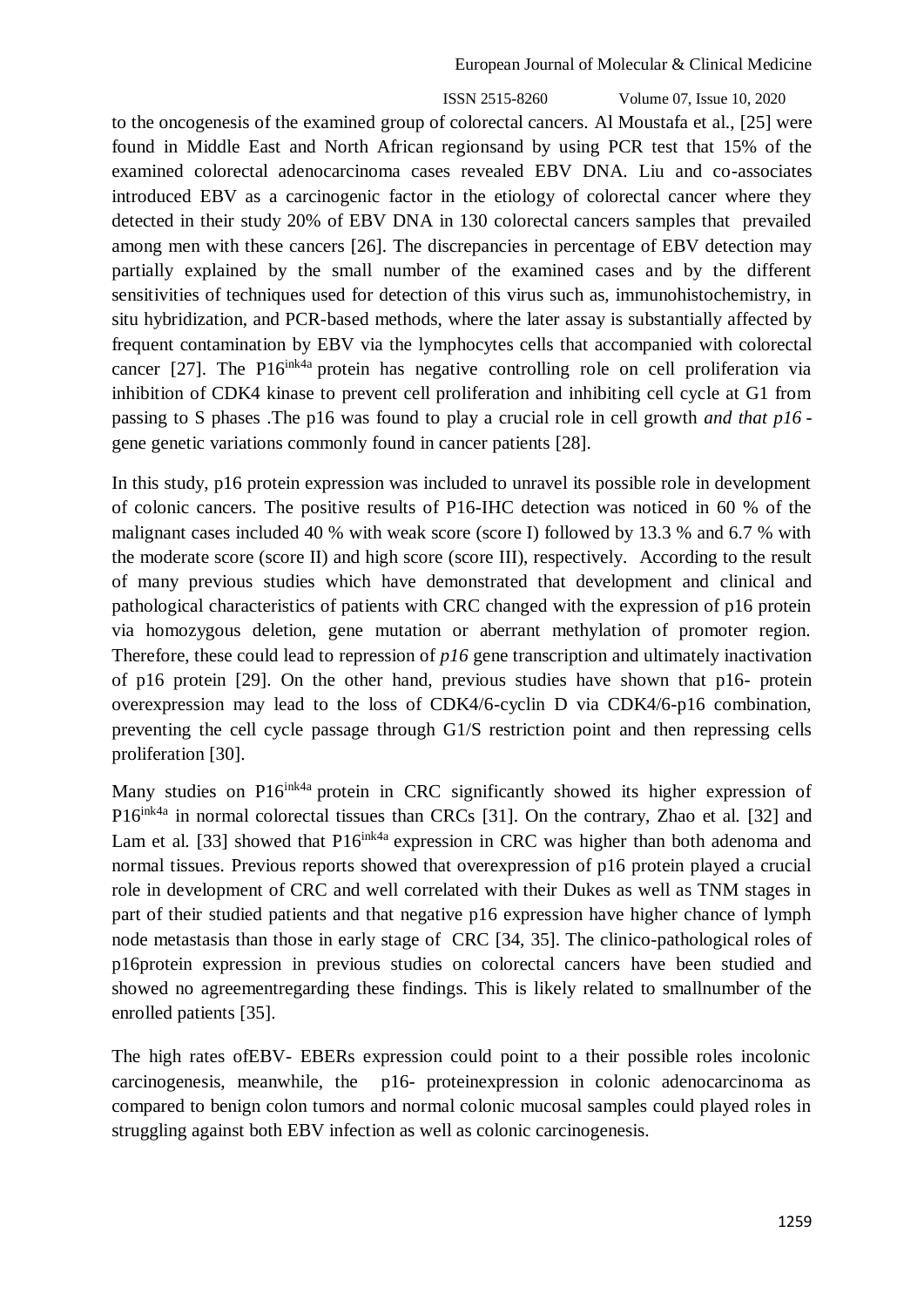#### **5. REFERENCES**

- [1] R, Prashanth, S. Tagore, and B. Adam, "Epidemiology of colorectal cancer: incidence, mortality, survival, and risk factors". Gastroenterol Rev., vol. 14, no. 2, pp. Jan. 2019. doi: 10.5114/pg.2018.81072
	- [2] I. Ewing, J. J. Hurley, E. Josephides, and A. Millar, "The molecular genetics of colorectal cancer". Frontline Gastroenterol., vol. 5, pp. 26–30. Aug. 2013. [http://dx.doi.org/10.1136/flgastro-2013-100329.](http://dx.doi.org/10.1136/flgastro-2013-100329)
	- [3] F. Queenie, G. Ishita, V. Semir, and A. M. Ala-Eddin. "Human Papillomaviruses and Epstein–Barr Virus Interactions in Colorectal Cancer: A Brief Review". Athogens., vol. 9, pp. :300. 2020. doi:10.3390/pathogens9040300.
	- [4] A. [El-Sharkawy,](https://www.ncbi.nlm.nih.gov/pubmed/?term=El-Sharkawy%20A%5BAuthor%5D&cauthor=true&cauthor_uid=30116721) L. [Al-Zaidan,](https://www.ncbi.nlm.nih.gov/pubmed/?term=Al%20Zaidan%20L%5BAuthor%5D&cauthor=true&cauthor_uid=30116721) and A. [Malki,](https://www.ncbi.nlm.nih.gov/pubmed/?term=Malki%20A%5BAuthor%5D&cauthor=true&cauthor_uid=30116721) "Epstein–Barr Virus-Associated Malignancies: Roles of Viral Oncoproteins in Carcinogenesis". [Front Oncol.](https://www.ncbi.nlm.nih.gov/pmc/articles/PMC6082928/), vol. 8, pp. 265. Aug. 2018. doi: 10.3389/fonc.2018.00265.
	- [5] V. Semir, S. C. Farhan, A. Saghir, and A. M. Ala-Eddin, "The Role of Epstein–Barr Virus in Cervical Cancer: A Brief Update". Front Oncol, vol. 8, pp. 113. April. 2018. doi: 10.3389/fonc.2018.00113.
	- [6] A. Sugimoto, Y. Yamashita, T. Kanda, T. Murata, and T. Tsurumi, "Epstein-Barr virus genome packaging factors accumulate in BMRF1-cores within viral replication compartments". PLoS ONE. vol. 14, no. 9, pp. e0222519. Sep. 2019. https://doi.org/10.1371/journal.pone.0222519
	- [7] J. P. Dugan, C. B. Coleman, and B. Haverkos, "Opportunities to Target the Life Cycle of Epstein-Barr Virus (EBV) in EBV-Associated Lymphoproliferative Disorders". Front Oncol. vol. 9, pp. 127. March 2019.<https://doi.org/10.3389/fonc.2019.00127>
	- [8] L. S. [Young,](https://www.ncbi.nlm.nih.gov/pubmed/?term=Young%20LS%5BAuthor%5D&cauthor=true&cauthor_uid=25418193) C. W. [Dawson,](https://www.ncbi.nlm.nih.gov/pubmed/?term=Dawson%20CW%5BAuthor%5D&cauthor=true&cauthor_uid=25418193) "Epstein-Barr virus and nasopharyngeal carcinoma". [Chin J Cancer.](https://www.ncbi.nlm.nih.gov/pmc/articles/PMC4308653/), vol. 33, no. 12, pp. 581-590. Dec. 2014). doi: [10.5732/cjc.014.10197](https://dx.doi.org/10.5732%2Fcjc.014.10197)
	- [9] J. D. Vogel, C. Eskicioglu, M. R. Weiser, D. L. Feingold, and S. R. Steele, "The American Society of Colon and Rectal Surgeons Clinical Practice Guidelines for the Treatment of Colon Cancer". Dis Colon Rectum., vol. 60, pp. 999-1017. Oct. 2017. DOI: 10.1097/DCR.0000000000000926.
	- [10]O. [Hyung-Hoon, and J](https://www.ncbi.nlm.nih.gov/pubmed/?term=Oh%20HH%5BAuthor%5D&cauthor=true&cauthor_uid=31766836). [Young-Eun, "](https://www.ncbi.nlm.nih.gov/pubmed/?term=Joo%20YE%5BAuthor%5D&cauthor=true&cauthor_uid=31766836)Novel biomarkers for the diagnosis and prognosis of colorectal cancer". [Intest Res.](https://www.ncbi.nlm.nih.gov/pmc/articles/PMC7206347/), vol. 18, no. 2, pp. 168-183. Nov. 2020. doi: 10.5217/ir.2019.00080.
	- [11] J. [Mun-Kar, and Y](https://www.ncbi.nlm.nih.gov/pubmed/?term=Ng%20JM%5BAuthor%5D&cauthor=true&cauthor_uid=25622259)u. [Jun, "](https://www.ncbi.nlm.nih.gov/pubmed/?term=Yu%20J%5BAuthor%5D&cauthor=true&cauthor_uid=25622259)Promoter Hypermethylation of Tumour Suppressor Genes as Potential Biomarkers in Colorectal Cancer". [Int J Mol Sci.](https://www.ncbi.nlm.nih.gov/pmc/articles/PMC4346847/), vol. 16, no. 2, pp. 2472- 2496. Jan 2015. doi: 10.3390/ijms16022472.
	- [12]J. Ferlay, I. Soerjomataram, R. Dikshit, S. Eser, C. Mathers, M. Rebelo, et al., "Cancer incidence and mortality worldwide: Sources, methods and major patterns in GLOBOCAN 2012". Int J Cancer., vol. 136, pp. E359-E386. Mar. 2015. doi: 10.1002/ijc.29210
	- [13] N. [Zhou,](https://www.ncbi.nlm.nih.gov/pubmed/?term=Zhou%20N%5BAuthor%5D&cauthor=true&cauthor_uid=29561443) and Q. [Gu,](https://www.ncbi.nlm.nih.gov/pubmed/?term=Gu%20Q%5BAuthor%5D&cauthor=true&cauthor_uid=29561443) "Prognostic and clinicopathological value of p16 protein aberrant expression in colorectal cancer". [Medicine \(Baltimore\),](https://www.ncbi.nlm.nih.gov/pmc/articles/PMC5895319/) vol. 97, no. 12, pp. e0195. Mar. 2018. doi: [10.1097/MD.0000000000010195](https://dx.doi.org/10.1097%2FMD.0000000000010195)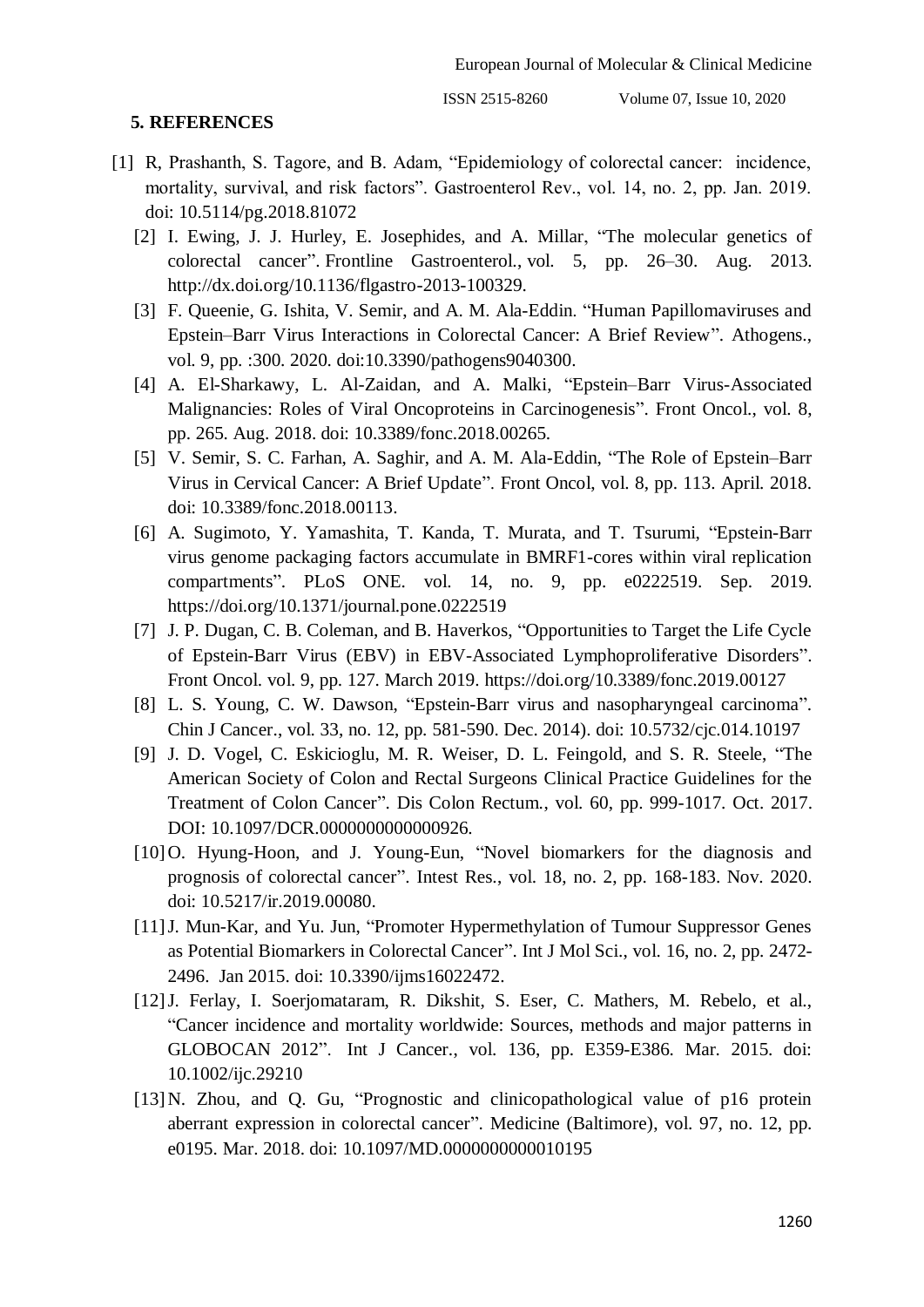- [14] N. Tochigi, R. Attanoos, L. R. Chirieac, T. C. Allen, P. T. Cagle, and S. Dacic, "p16 Deletion in Sarcomatoid Tumors of the Lung and Pleura". Arch Pathol Lab Med., vol. 137, no. 5, pp. 632-636. May 2013. doi: 10.5858/arpa.2012-0108-OA.
- [15] C. J. Sherr, D. Beach, and G. I. Shapiro, "Targeting CDK4 and CDK6: From Discovery to Therapy". Cancer Discovery., vol. 6, no. 4, pp. 353-367. Apr. 2016. doi: 10.1158/2159-8290.CD-15-0894.
- [16]J. [Li,](https://www.ncbi.nlm.nih.gov/pubmed/?term=Li%20J%5BAuthor%5D&cauthor=true&cauthor_uid=21619050) M. J. [Poi,](https://www.ncbi.nlm.nih.gov/pubmed/?term=Poi%20MJ%5BAuthor%5D&cauthor=true&cauthor_uid=21619050) and T. [Ming-Daw, "](https://www.ncbi.nlm.nih.gov/pubmed/?term=Tsai%20MD%5BAuthor%5D&cauthor=true&cauthor_uid=21619050)The Regulatory Mechanisms of Tumor Suppressor P16<sup>INK4A</sup> and Relevance to Cancer". [Biochem., vol. 50, no. 25, pp. 5566-](https://www.ncbi.nlm.nih.gov/entrez/eutils/elink.fcgi?dbfrom=pubmed&retmode=ref&cmd=prlinks&id=21619050) [5582. Jun. 2011.](https://www.ncbi.nlm.nih.gov/entrez/eutils/elink.fcgi?dbfrom=pubmed&retmode=ref&cmd=prlinks&id=21619050) doi: 10.1021/bi200642e
- [17]B. A. A. Martins, G. F. de-Bulhões, I. N. Cavalcanti, M. M. Martins, P. G. de-Oliveira, and A. M. A. Martins, "Biomarkers in Colorectal Cancer: The Role of Translational Proteomics Research". Front Oncol., vol 9, pp. 1284. Nov. 2019. [https://doi.org/10.3389/fonc.2019.01284.](https://doi.org/10.3389/fonc.2019.01284)
- [18] S. [Bedri,](https://www.ncbi.nlm.nih.gov/pubmed/?term=Bedri%20S%5BAuthor%5D&cauthor=true&cauthor_uid=30380978) A. A. [Sultan,](https://www.ncbi.nlm.nih.gov/pubmed/?term=Sultan%20AA%5BAuthor%5D&cauthor=true&cauthor_uid=30380978) M. [Alkhalaf,](https://www.ncbi.nlm.nih.gov/pubmed/?term=Alkhalaf%20M%5BAuthor%5D&cauthor=true&cauthor_uid=30380978) A-E. [Al-Moustafa,](https://www.ncbi.nlm.nih.gov/pubmed/?term=Al%20Moustafa%20AE%5BAuthor%5D&cauthor=true&cauthor_uid=30380978) and S. [Vranic,](https://www.ncbi.nlm.nih.gov/pubmed/?term=Vranic%20S%5BAuthor%5D&cauthor=true&cauthor_uid=30380978) "Epstein-Barr virus (EBV) status in colorectal cancer: a mini review". [Hum Vaccines Immunother.](https://www.ncbi.nlm.nih.gov/pmc/articles/PMC6605740/), vol. 15, no. 3, pp. 603-610. 2019. doi: [10.1080/21645515.2018.1543525.](https://dx.doi.org/10.1080%2F21645515.2018.1543525)
- [19] S. G. [Roy,](https://www.ncbi.nlm.nih.gov/pubmed/?term=Ghosh%20Roy%20S%5BAuthor%5D&cauthor=true&cauthor_uid=27886133) E. S. [Robertson,](https://www.ncbi.nlm.nih.gov/pubmed/?term=Robertson%20ES%5BAuthor%5D&cauthor=true&cauthor_uid=27886133) and A. [Saha,](https://www.ncbi.nlm.nih.gov/pubmed/?term=Saha%20A%5BAuthor%5D&cauthor=true&cauthor_uid=27886133) "Epigenetic Impact on EBV Associated B-Cell Lymphomagenesis". [Biomolecules.](https://www.ncbi.nlm.nih.gov/pmc/articles/PMC5197956/), vol. 6, no. 4, pp. 46. Nov. 2016. doi: 10.3390/biom6040046.
- [20]N. Al-Antary, H. Farghaly, T. Aboulkassim, A. Yasmeen, N. Akil, and A-E. Al-Moustafa, "Epstein-Barr virus and its association with Fascin expression in colorectal cancers in the Syrian population: A tissue microarray study". Hum Vaccines Immunother., vol. 3, pp. 1573-1578. Jun. 2017. doi: [10.1080/21645515.2017.1302046](https://dx.doi.org/10.1080%2F21645515.2017.1302046)
- [21]S. Bodaghi, L. V. Wood, G. Roby, C. Ryder, S. M. Steinberg, and Z-M. Zheng, "Could human papillomaviruses be spread through blood?" J. Clin. Microbiol., vol. 43, no. 11 pp. 5428-5434. Nov. 2005. doi: 10.1128/JCM.43.11.5428-5434.2005.
- [22]L. Fiorina, M. Ricotti, A. Vanoli, O. Luinetti, E. Dallera, et al., "Systematic analysis of human oncogenic viruses in colon cancer revealed EBV latency in lymphoid infiltrates". Infect Agents Cancer., vol. 9, pp. 18. Jun 2014. 3. doi: [10.1186/1750-](https://dx.doi.org/10.1186%2F1750-9378-9-18) [9378-9-18](https://dx.doi.org/10.1186%2F1750-9378-9-18)
- [23]X. Guan, Y. Yi, Y. Huang, Y. Hu, X. Li, X. Wang, et al., "Revealing potential molecular targets bridging colitis and colorectal cancer based on multidimensional integration strategy". Oncotarget., vol. 6, no. 35, pp. 37600-37612. Nov. 2015. doi: [10.18632/oncotarget.6067](https://dx.doi.org/10.18632%2Foncotarget.6067)
- [24]A-E. Al-Moustafa, R. Al-Awadhi, N. Missaoui, I. Adam, R. Durusoy, et al., "Human papillomaviruses-related cancers. Presence and prevention strategies in the Middle east and north African regions". Hum. Vaccines Immunother., vol. 10, no. 7 pp. 1812- 1821. Apr. 2014. [https://doi.org/10.4161/hv.28742.](https://doi.org/10.4161/hv.28742)
- [25]Liu, HX.; Ding, YQ.; Li, X.; Yao, KT. Investigation of Epstein-Barr virus in Chinese colorectal tumors. World J Gastroenterol., vol. 9, no. 11, pp. 2464-2468. Nov. 2003. doi: [10.3748/wjg.v9.i11.2464](https://dx.doi.org/10.3748%2Fwjg.v9.i11.2464)
- [26]H. Gao, L. Tang, J. Lin, W. Zhang, Y. Li, and P. Zhang, "Detection of Epstein-Barr Virus in 130 Cases of Eyelid Sebaceous Gland Carcinoma Using In Situ